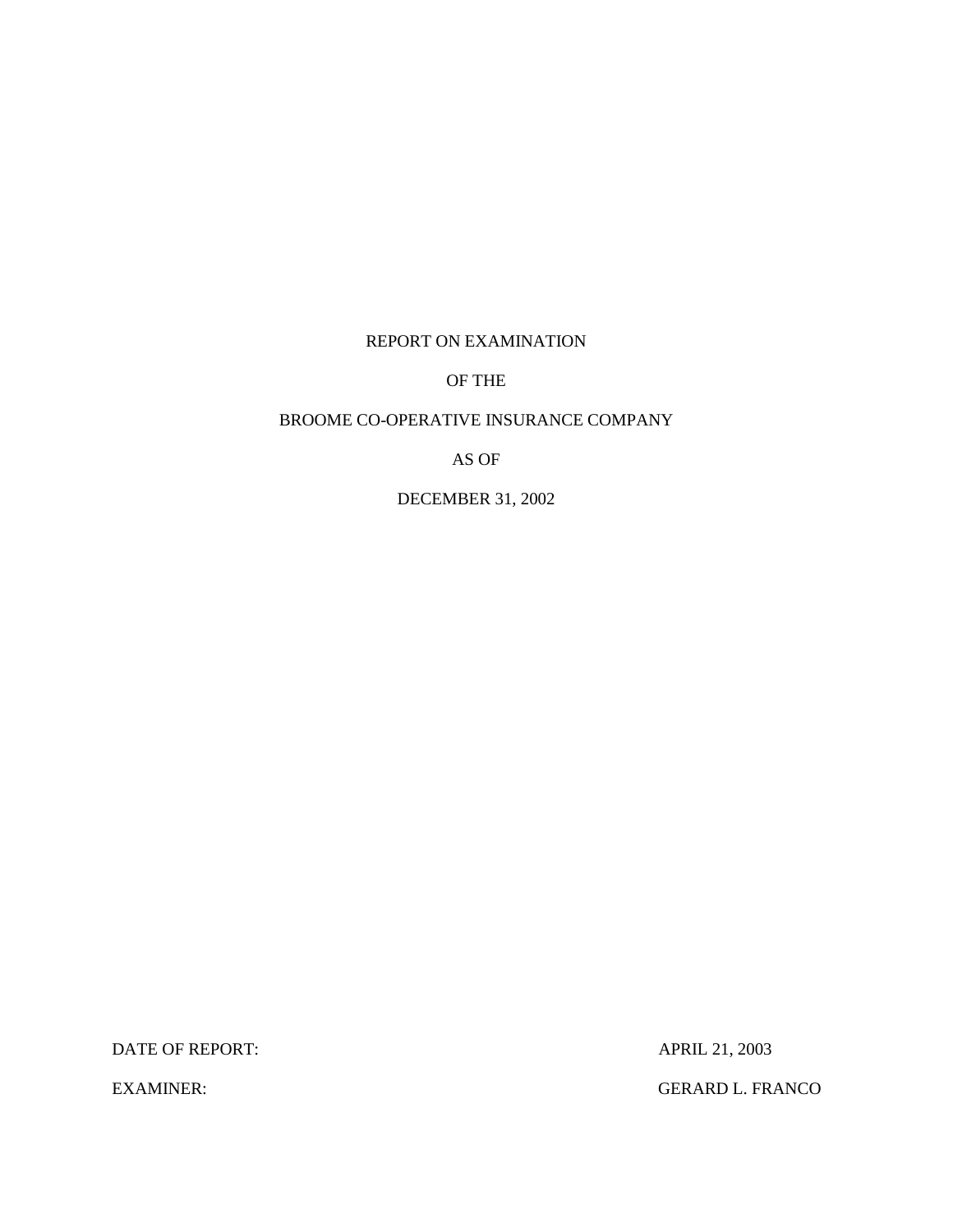

STATE OF NEW YORK INSURANCE DEPARTMENT ONE COMMERCE PLAZA ALBANY, NEW YORK 12257

Governor Superintendent

George E. Pataki Gregory V. Serio

April 21, 2003

Honorable Gregory V. Serio

Superintendent of Insurance

Albany, New York 12257

Pursuant to the requirements of the New York Insurance Law, and in compliance with the instructions contained in Appointment Number 22003 dated February 5, 2003, attached hereto, I have made an examination into the condition and affairs of the Broome Co-operative Insurance Company as of December 31, 2002 and submit the following report thereon.

The examination was conducted at the Company's home office located at 51 Chapel Street,

Windsor, New York 13865

Wherever the designations "the Company", or "BCIC" appear herein without qualification, they should be understood to indicate the Broome Co-operative Insurance Company.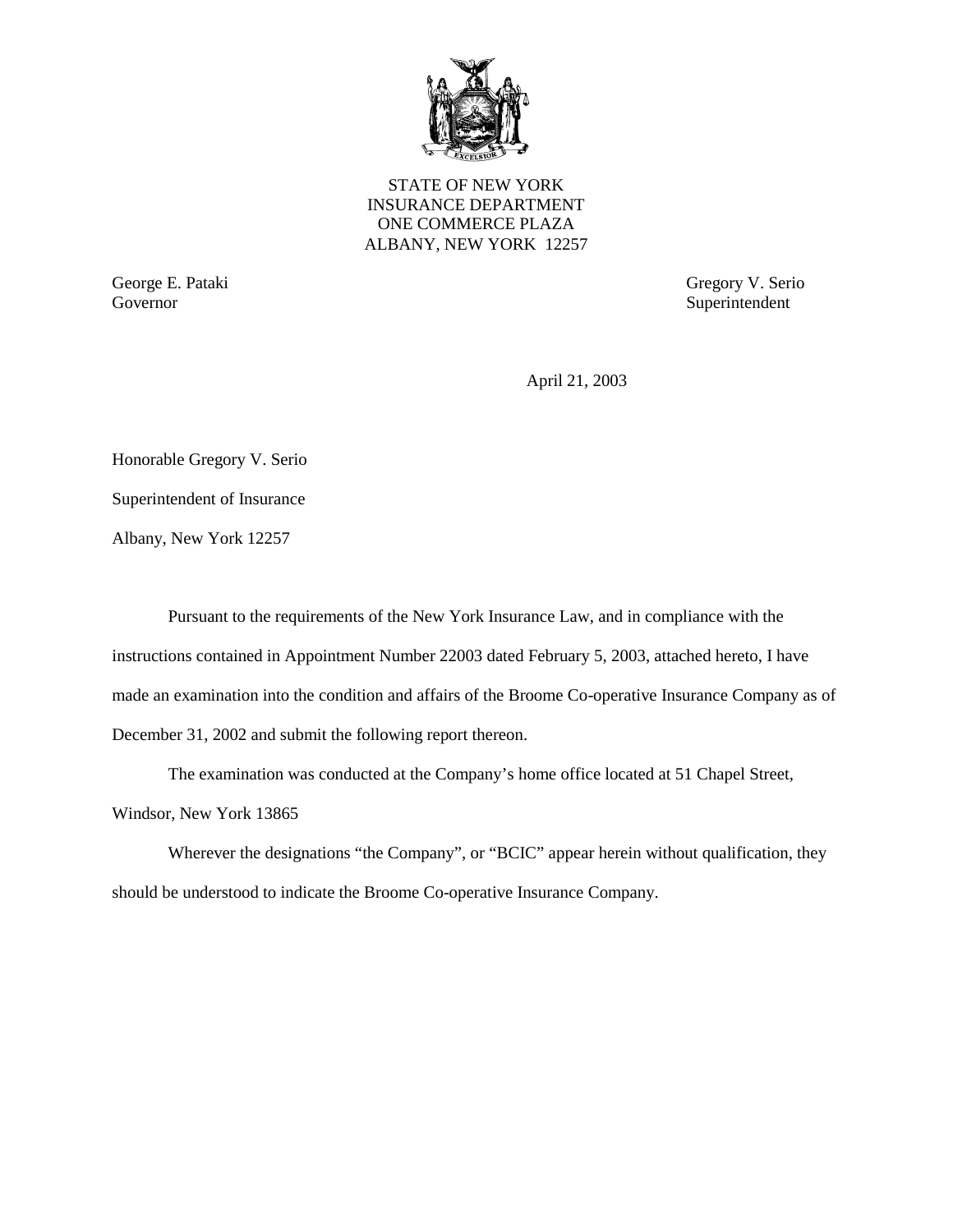# Table of Contents

|                |                                                                                                                                                                                                               | Page No.                                                             |
|----------------|---------------------------------------------------------------------------------------------------------------------------------------------------------------------------------------------------------------|----------------------------------------------------------------------|
| 1.             | Scope of examination                                                                                                                                                                                          | 2                                                                    |
| 2.             | Description of Company                                                                                                                                                                                        | $\overline{2}$                                                       |
|                | A. Management<br>B. Territory and plan of operation<br>C. Reinsurance<br>D. Holding company system<br>E. Significant operating ratios<br>F. Abandoned property<br>G. Accounts and records<br>H. Fidelity Bond | 3<br>5<br>6<br>$\overline{7}$<br>$\overline{7}$<br>8<br>$\,8\,$<br>9 |
| 3.             | <b>Financial statements</b>                                                                                                                                                                                   | 10                                                                   |
|                | A. Balance sheet<br>B. Underwriting and investment exhibit                                                                                                                                                    | 10<br>11                                                             |
|                | 4. Losses and Loss adjustment expenses                                                                                                                                                                        | 13                                                                   |
| 5 <sub>1</sub> | Market conduct activities                                                                                                                                                                                     | 13                                                                   |
| 6.             | Compliance with prior report on examination                                                                                                                                                                   | 14                                                                   |
| 7.             | Summary comments and recommendations                                                                                                                                                                          | 15                                                                   |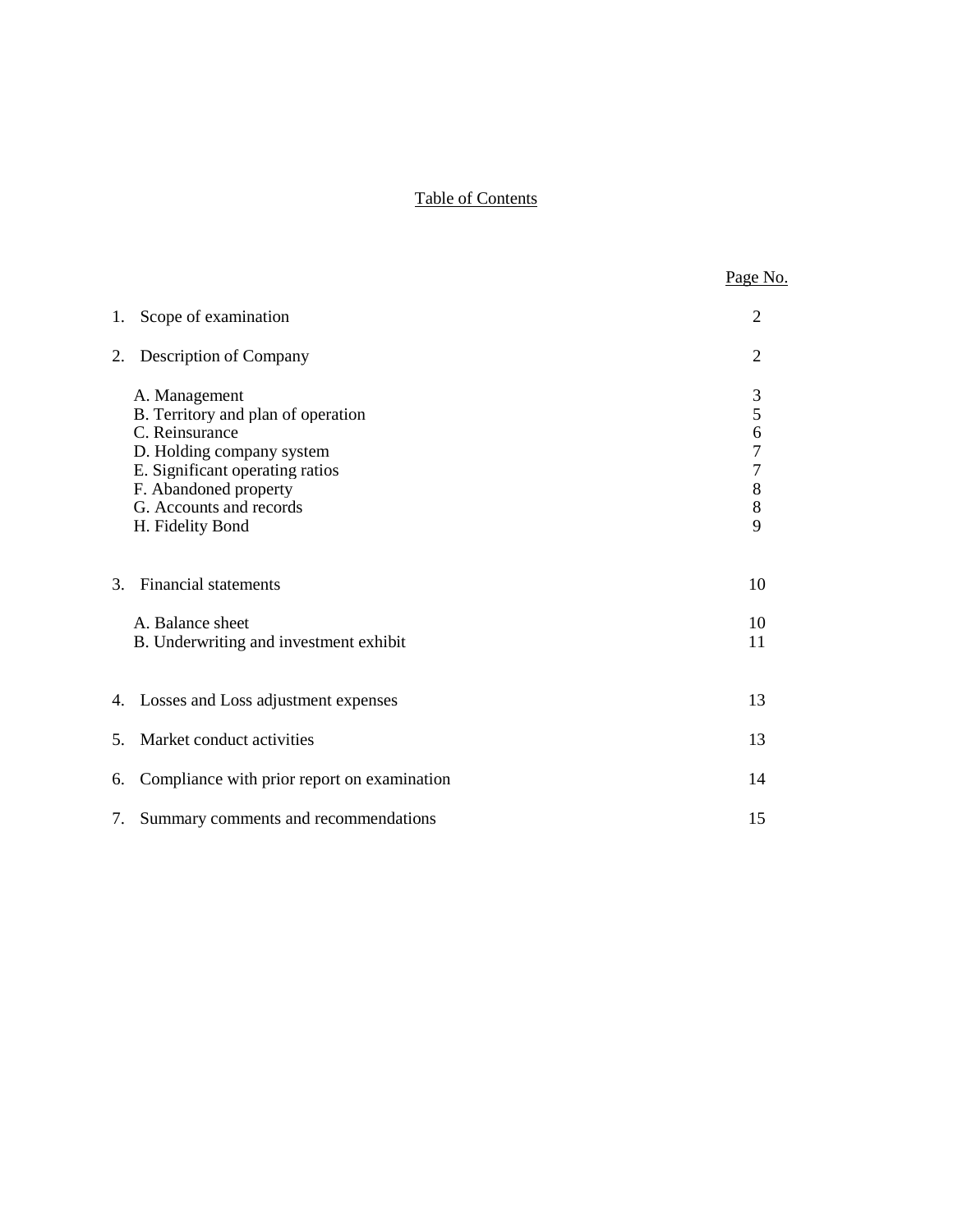#### 1. SCOPE OF EXAMINATION

<span id="page-3-0"></span>The prior examination was conducted as of December 31, 1997. This examination covered the five year period from January 1, 1998 through December 31, 2002 and was limited in its scope to a review or audit of only those balance sheet items considered by this Department to require analysis, verification or description, including: invested assets, loss and loss adjustment expense reserves and the provision for reinsurance. The examination included a review of income, disbursements and company records deemed necessary to accomplish such analysis or verification and utilized, to the extent considered appropriate, work performed by the Company's independent certified public accountants. Transactions occurring subsequent to this period were reviewed where deemed appropriate by the examiner.

A review was made to ascertain what action was taken by the Company with regard to comments and recommendations contained in the prior report on examination.

This report is confined to financial statements and comments on those matters which involve departures from laws, regulations or rules, or which are deemed to require explanation or description.

#### 2. DESCRIPTION OF COMPANY

The Company was organized on January 20, 1887 as the Broome County Farmers' Fire Relief Association, for the purpose of transacting business as an assessment cooperative fire insurance association in Broome County of this State.

In 1951 the Association merged with the Broome County Patrons Fire Relief Association, of Whitney Point, New York and the surviving corporation resulting from said merger became the "Broome County Co-operative Fire Insurance Company."

On March 27, 2002 approval was given by the Insurance Department for the Company to change its name from the "Broome County Co-operative Fire Insurance Company" to the "Broome Co-operative Insurance Company."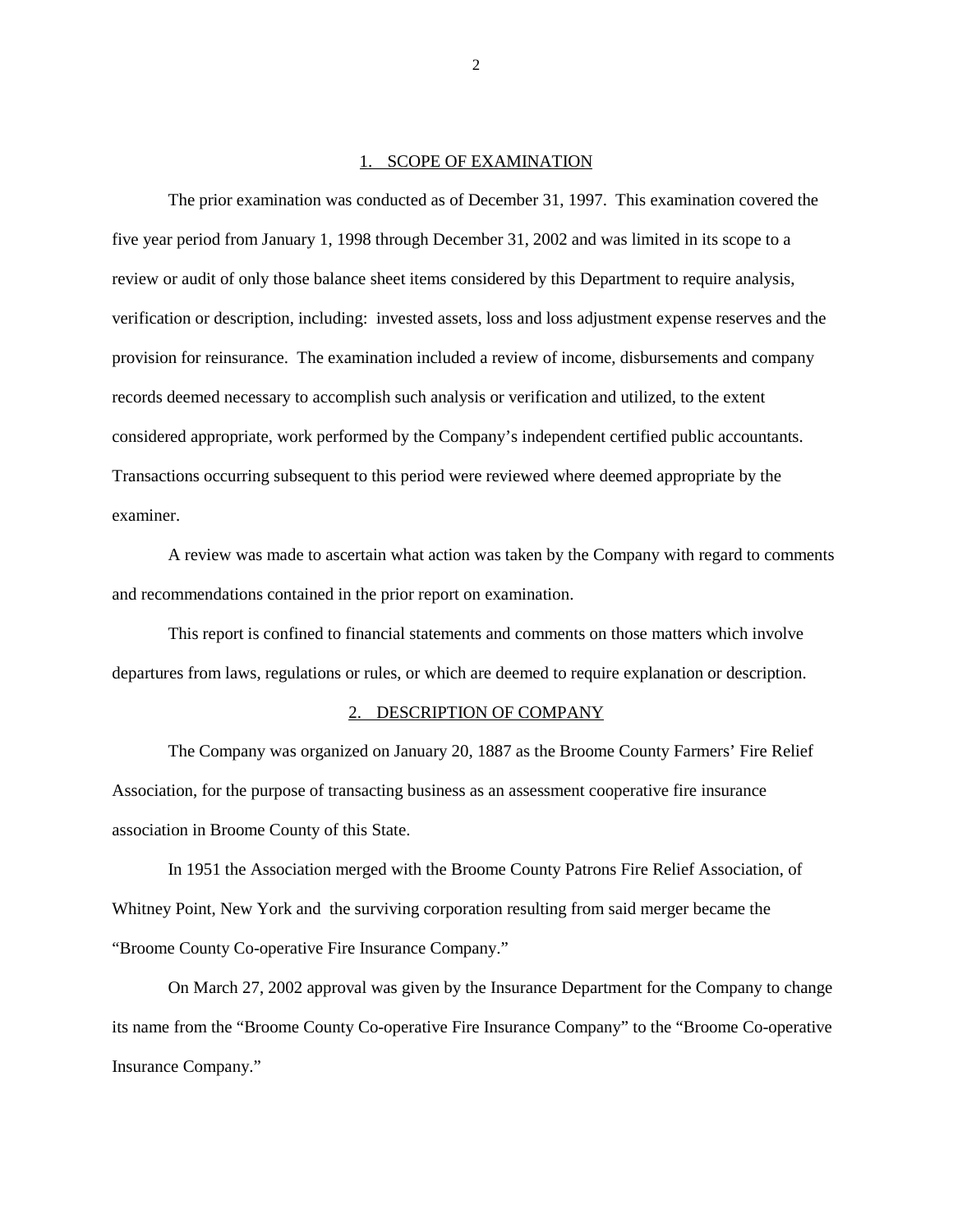#### <span id="page-4-0"></span>A. Management

Pursuant to the Company's charter and by-laws, management of the Company is vested in a board of directors consisting of not less than nine or more than fourteen directors. As of the examination date, the board of directors was comprised of nine members, divided into three equal groups, with one group being elected at each annual policyholder's meeting for a term of three years.

Each person insured by the Company is entitled to one vote in person at each of its annual meetings and no one may vote by proxy. The annual meeting of the board of directors is held immediately after the annual meeting of the Company. The full board met at least four times each year for the period under examination, thereby complying with Section 6624(b) of the New York Insurance Law.

The directors as of December 31, 2002 were as follows:

| <b>Director</b>                      | <b>Principal Business Affiliation</b>                            |
|--------------------------------------|------------------------------------------------------------------|
| Clifford W. Crouch<br>Bainbridge, NY | New York State Assemblyman                                       |
| Robert M. Dean<br>Whitney Point, NY  | Retired                                                          |
| Peter A. Ellis<br>Owego, NY          | Chairman of the Board, BCIC                                      |
| Ralph E. Kelsey<br>Spencer, NY       | <b>Bank Vice-President</b>                                       |
| Steven P. Krna<br>Whitney Point, NY  | Attorney                                                         |
| Oscar C. Lerwick<br>Coventry, NY     | President-Treasurer, Broome Co-operative Insurance Company       |
| John W. Salt<br>Windsor, NY          | Vice President, BCIC and Funeral director                        |
| Ruth A. Smith<br>Windsor, NY         | Secretary-Asst. Treasurer, Broome Co-operative Insurance Company |
| Antoinette Weller<br>Afton, NY       | Retired                                                          |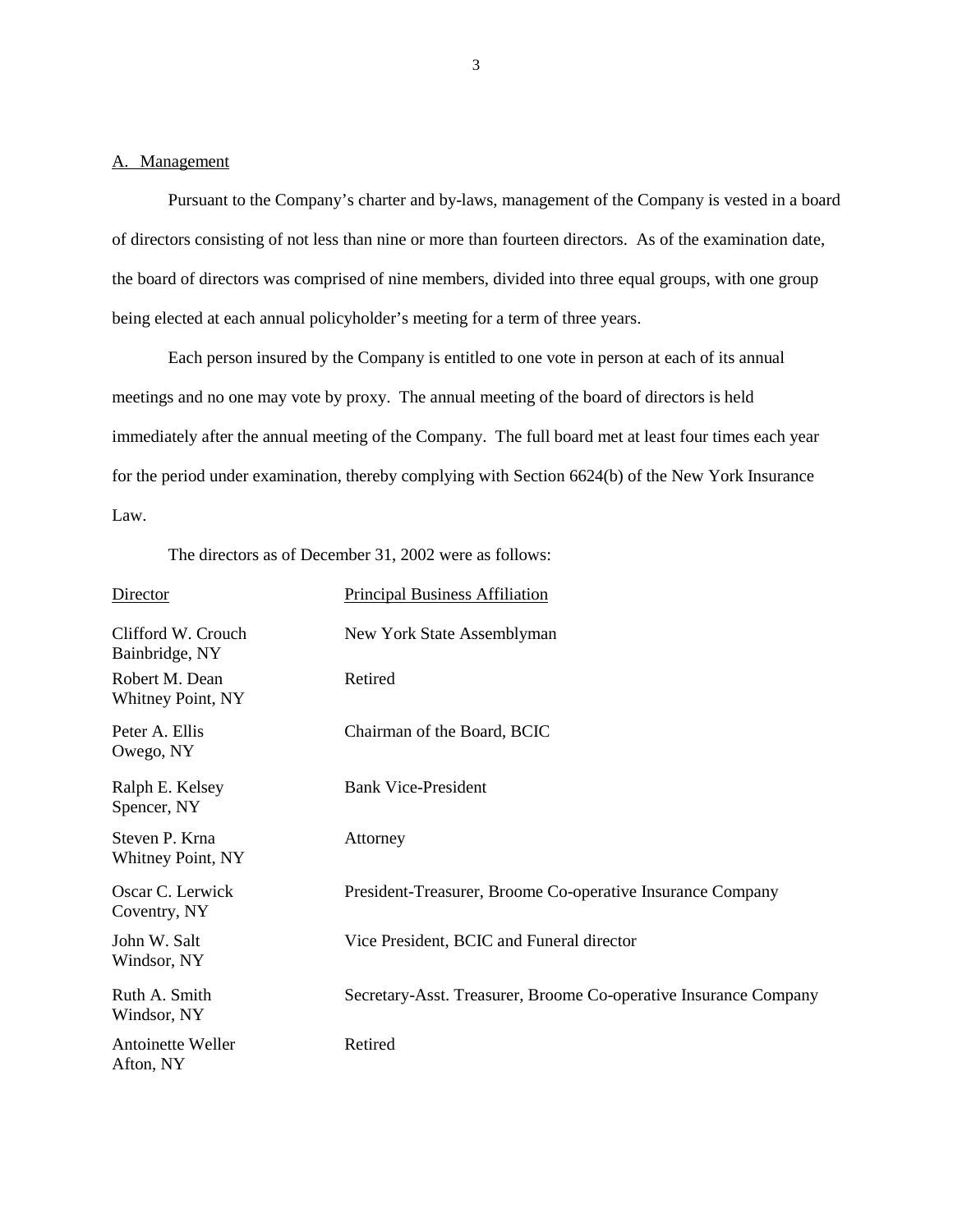The minutes of all meetings of the Board of Directors' held during the examination period were reviewed. Section  $6611(a)(3)$  of the New York Insurance Law states that, "The secretary shall maintain a minute book recording the proceedings of all meetings of the corporation, its board of directors and the principal committees thereof." However, upon examination of the minutes it was discovered that no written minutes were kept of the Company's finance and nominating committee meetings. Therefore, it is recommended that the Company comply with Section 6611(a)(3) of the Insurance Law and record in written form all minutes of the finance and nominating committee meetings.

Article II Section II of the Company's by-laws states that the names of all qualified persons for the office of director should be submitted to the Secretary of the Company at least thirty days before the annual meeting. After a review of the board of director minutes it was learned that the nominating committee met just before the annual meeting of the policyholders each year of the examination period. It is recommended that the Company comply with Article II Section II of its by-laws and have the names of all qualified persons for the office of director submitted to the Secretary of the Company at least thirty days before the annual meeting.

The average attendance by the board of directors during the examination period was approximately 96%, with each individual director's attendance being adequate at these meetings.

 was reviewed and it appears that each director is duly qualified. Each of the director's qualifications, as set forth in Article II Section I of the Company' by-laws,

At December 31, 2002 the officers of the Company were as follows:

| Chairman of the Board         |  |
|-------------------------------|--|
| President and Treasurer       |  |
| Vice President                |  |
| Secretary and Asst. Treasurer |  |

Peter A. Ellis **Oscar C. Lerwick** John W. Salt Ruth A. Smith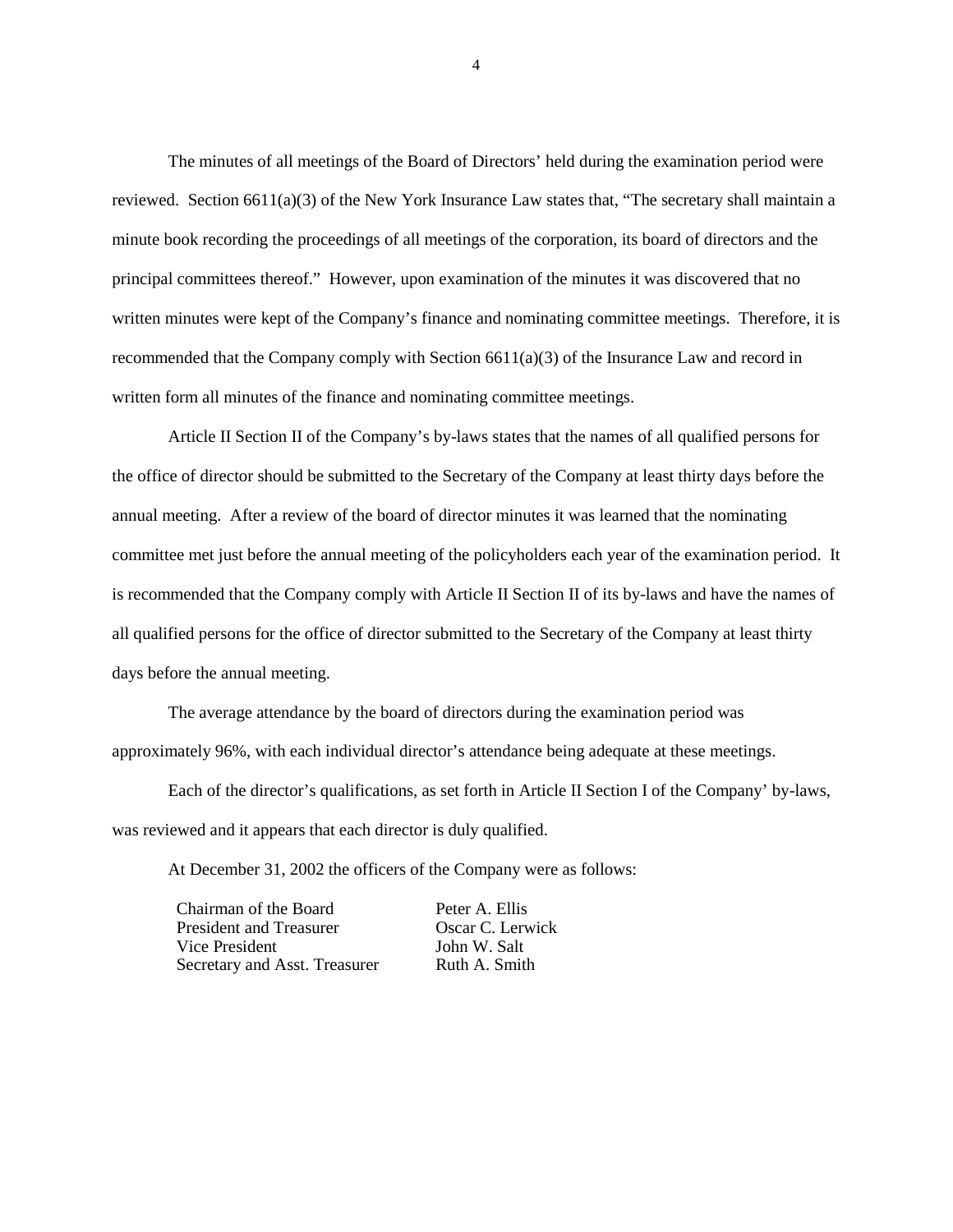### <span id="page-6-0"></span>B. Territory and Plan of Operation

At December 31, 2002, the Company was given authority to write insurance in all the Counties of the State of New York excluding the Counties of New York, Kings, Queens, Bronx and Richmond. The following schedule represents the Company's direct premiums written by year:

| Calendar Year | Direct Premiums Written(000)s |  |  |
|---------------|-------------------------------|--|--|
| 1998          | \$3,416                       |  |  |
| 1999          | 3,520                         |  |  |
| <b>2000</b>   | 3,675                         |  |  |
| 2001          | 3,874                         |  |  |
| 2002          | 4,180                         |  |  |

The Company was licensed, as of December 31, 2002, to transact the kinds of businesses defined in the following numbered paragraphs of Section 1113(a) of the New York Insurance Law:

| Paragraph | Kind of Business                               |
|-----------|------------------------------------------------|
| 4         | Fire                                           |
| 5         | Miscellaneous property                         |
| 6         | Water damage                                   |
| 7         | Burglary and theft                             |
| 8         | Glass                                          |
| 12        | Collision                                      |
| 13        | Personal injury liability                      |
| 14        | Property damage liability                      |
| 15        | Workers' compensation and employers' liability |
| 19        | Motor Vehicle and aircraft physical damage     |
| 20        | Marine and inland marine (inland marine only)  |
|           |                                                |

Based upon the lines of business for which the Company is licensed, and pursuant to the requirements of Articles 13 and 66 of the New York Insurance Law, the Company is required to maintain a minimum surplus to policyholders in the amount of \$100,000.

The Company underwrites predominantly homeowners multiple peril and commercial multiple peril lines of business, which accounted for 53% and 31%, respectively, of the 2002 net premium writings.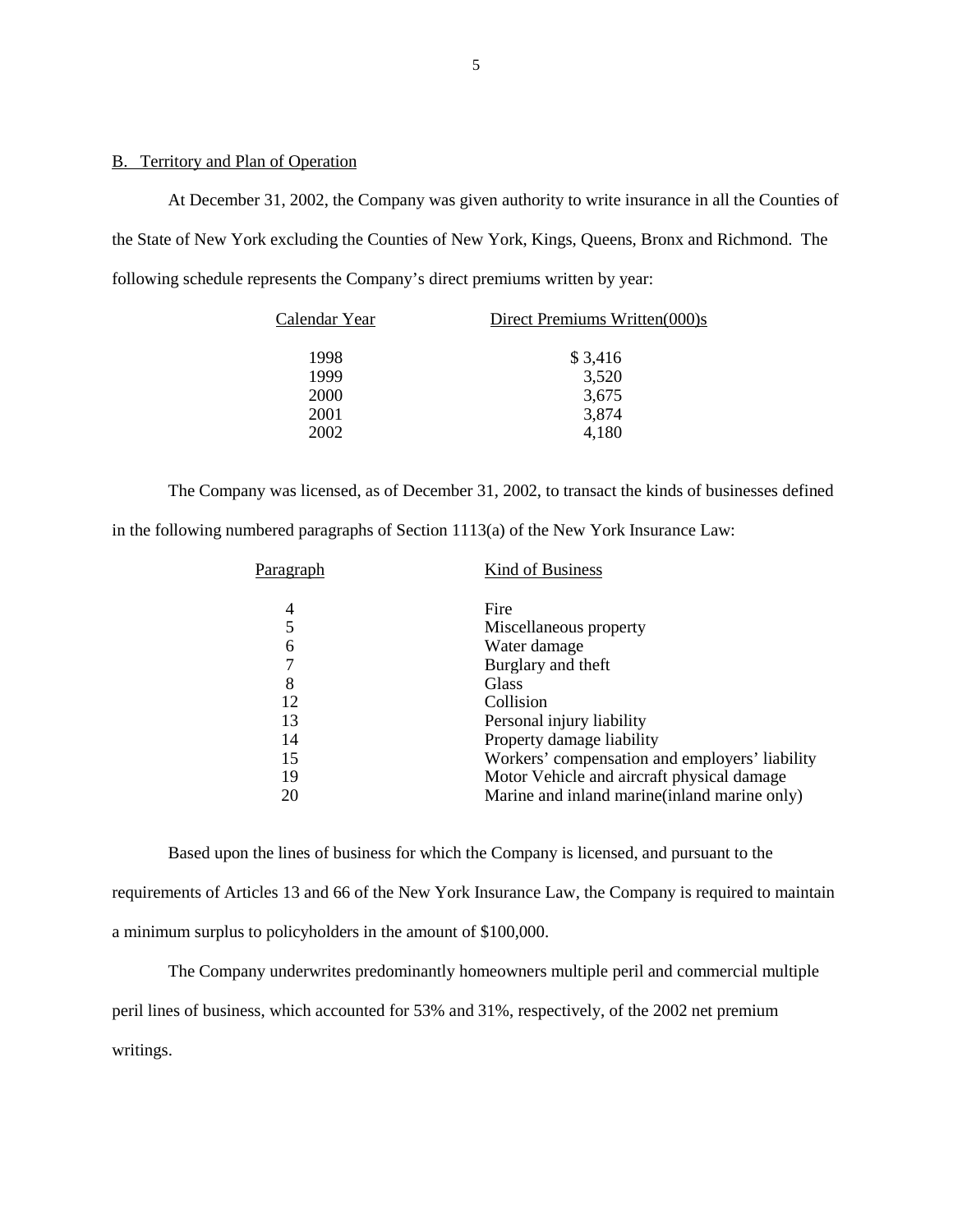#### <span id="page-7-0"></span>C. Reinsurance

The Company had no assumed reinsurance premiums written as of December 31, 2002.

The Schedule F's as contained in the Company's annual statements filed for the years within the

examination period were found to accurately reflect its reinsurance transactions.

The examiner reviewed all ceded reinsurance contracts effected during the examination period.

These contracts, as endorsed during the examination, all contained the required standard clauses,

including insolvency clauses, meeting the requirements of Section 1308 of the New York Insurance Law.

As of December 31, 2002, the Company had the following property and casualty excess of loss reinsurance program in place:

| Property 2 layers             | \$100,000 x/s \$50,000 ultimate net loss each loss occurrence, each<br>risk; subject to a further limit of \$330,000 any one loss occurrence<br>\$350,000 x/s \$150,000 ultimate net loss each loss occurrence, each<br>risk; subject to a further limit of \$1,200,000 any one loss occurrence |
|-------------------------------|-------------------------------------------------------------------------------------------------------------------------------------------------------------------------------------------------------------------------------------------------------------------------------------------------|
| Casualty 2 layers             | \$510,000 x/s \$40,000 ultimate net loss each loss occurrence                                                                                                                                                                                                                                   |
| Casualty clash                | \$500,000 x/s \$500,000 ultimate net loss in respect to any one loss<br>occurrence                                                                                                                                                                                                              |
| Property catastrophe 2 layers | 95% of \$1,300,000 x/s \$200,000 ultimate net loss each and every loss<br>occurrence                                                                                                                                                                                                            |
| 100% quota share (windstorm)  | \$500,000 x/s \$1,500,000 net loss, per occurrence                                                                                                                                                                                                                                              |

As of December 31, 2002, the Company had the following non-obligatory surplus reinsurance

program in place:

Property 10(ten) times the Company's net retention per risk, subject to a maximum cession of \$500,000 per risk, subject to limited liability as respect all losses arising from any one occurrence, to an amount not to exceed \$1,000,000 Casualty \$500,000 x/s \$500,000 per occurrence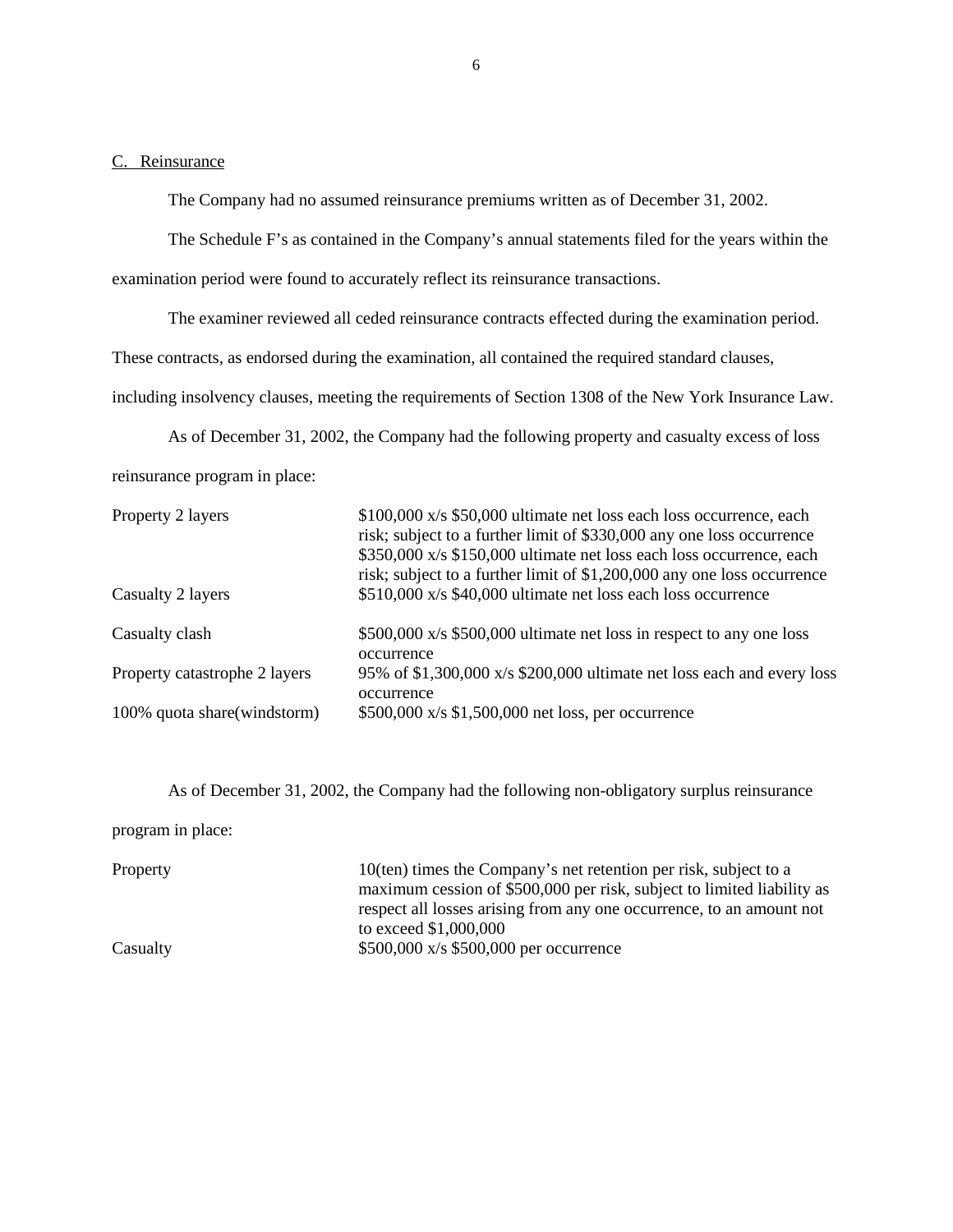<span id="page-8-0"></span>Section  $1308(e)(1)(A)$  of the New York Insurance Law states, that "During any period of twelve consecutive months, without the superintendent's permission: no domestic insurer, except life, shall by any reinsurance agreement or agreements cede an amount of its insurance on which total gross reinsurance premiums are more than fifty percent of the unearned premiums on the net amount of its insurance in force at the beginning of such period…"

The Department had previously granted approval for the Company to cede an amount in excess of the 50% limitation prescribed by Section 1308(e)(1)(A) of the New York Insurance Law. However, during the period covered by this examination, the Company failed to submit to the Department for review, various reinsurance agreements, and subsequent amendments to the reinsurance agreements as required by Section 1308(e)(1)(A) of the Insurance Law.

It is recommended that the Company comply with the requirements of Section 1308(e)(1)(A) of the New York Insurance Law.

Since the previous examination as of December 31, 1997, the Company's reinsurance program is being underwritten by another authorized reinsurer as was the case in the previous examination. It is noted the Company has increased its retention from \$25,000 to \$50,000 on its property business and from \$15,000 to \$40,000 on its casualty business.

#### D. Holding Company System

The Company was not a member of any holding company system as of December 31, 2002. Furthermore, the Company had no affiliations or pooling agreements in force at December 31, 2002.

#### E. Significant Operating Ratios

The following ratios have been computed as of December 31, 2002 based upon the results of this examination:

| Net premiums written in 2002 to Surplus as     | 0.35 to 1 |
|------------------------------------------------|-----------|
| regards policyholders                          |           |
| Premiums in course of collection to Surplus as | 0.23%     |
| regards policyholder                           |           |
| Liabilities to cash and invested assets        | 26.9%     |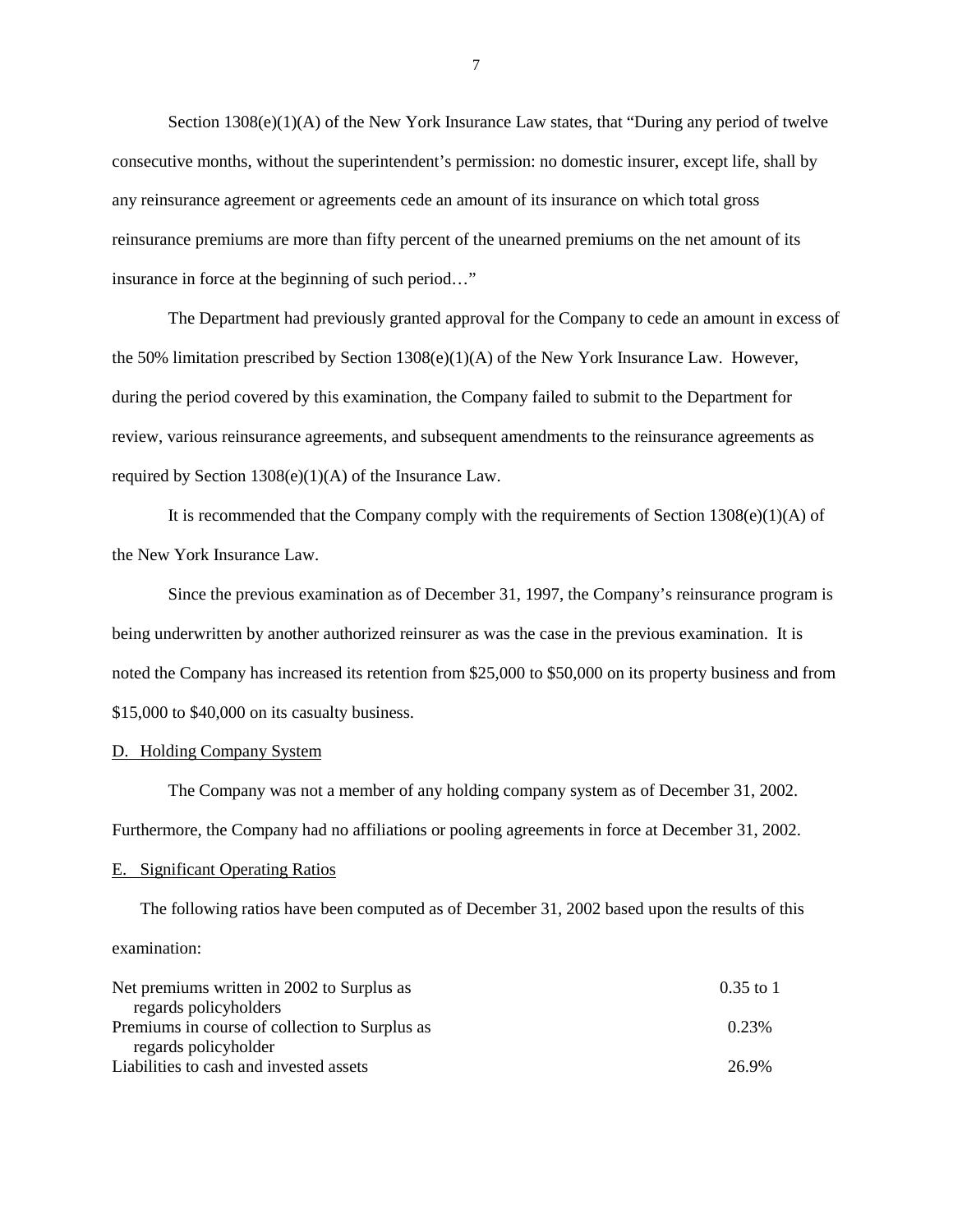The above ratios fall within the benchmark ranges set forth in the Insurance Regulatory Information System of the National Association of Insurance Commissioners.

The underwriting ratios presented below are on an earned-incurred basis and encompass the fiveyear period January 1, 1998 to December 31, 2002:

|                                     | Amounts      | Ratios |
|-------------------------------------|--------------|--------|
| Losses and loss adjustment expenses | \$6,873,943  | 50.9%  |
| Other underwriting expenses         | 4,751,172    | 35.2%  |
| Net underwriting gain               | 1,878,146    | 13.9%  |
| Premiums                            | \$13,503,261 | 100.0% |

#### F. Abandoned Property

During the period covered by this examination, the Company maintained appropriate records of unclaimed funds as required by Section 1316 of the New York Abandoned Property Law. Those reports that were required to be filed with the State Comptroller were done so in a timely manner.

### G. Accounts and Records

The annual statement instructions state that the balance reported on Page 2 Lines 10.1 and 10.2 of the annual statement should be receivable amounts due and receivable amounts not yet due, respectively. The Company recorded only the over ninety-day balance due on Line 10.1 of page 2. It is recommended that the Company adheres to the annual statement instructions and includes all receivable amounts due, not just over ninety-day balances, on Line 10.1 of page 2 in all future annual statements filed with the Insurance Department.

It is the Department's position, reinforced by Circular Letter No. 2 of 1977, that a security broker may not be a custodian of insurer owned securities, even if such securities are then re-deposited by the broker in a "book entry only" program. As of the examination date, two of the Company's callable certificates of deposit in the amount of \$200,000 and one of its common stocks valued at \$159,007 were being held by two brokerage firms. Therefore, it is recommended that the Company comply with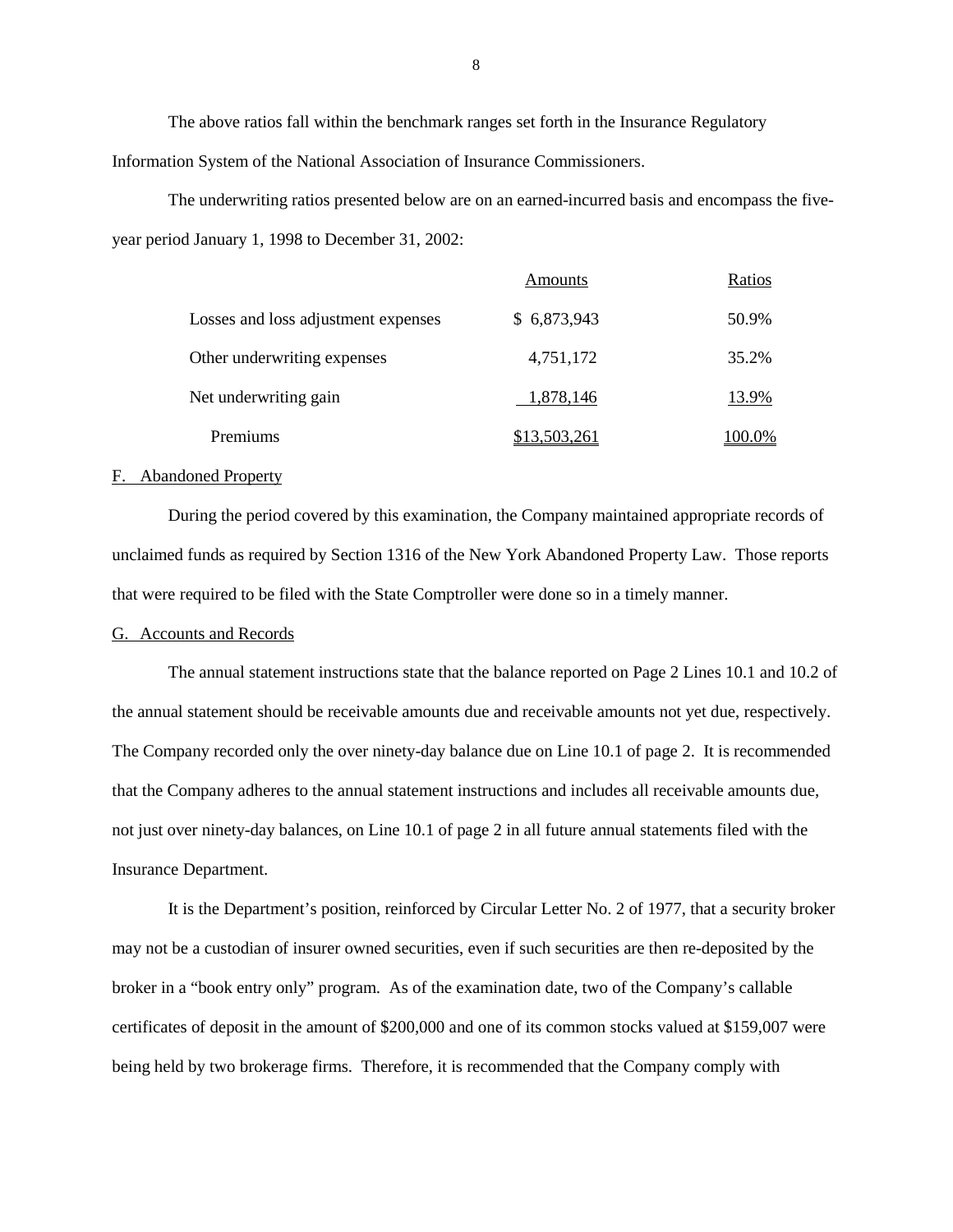<span id="page-10-0"></span>Department directives, reinforced by Circular Letter No. 2 of 1977, and move any investments held by a broker to a proper banking institution in a timely fashion with a suitable written custodial agreement.

It is noted that no examination change will made as the total of the securities involved is less than 5% of the Company's surplus.

### H. Fidelity Bond

 \$100,000, which is included with their commercial account policy. The Examiner's Handbook of the At December 31, 2002 BCIC had in effect blanket employee dishonesty insurance coverage of National Association of Insurance Commissioners (NAIC) suggested fidelity insurance for a Company of this size is between \$150,000 and \$175,000. The Company had direct premiums written of over \$4,000,000 for the 2002 examination year and the fidelity coverage carried by BCIC for this amount of writings is not adequate enough to be a sound business practice. Therefore, it is recommended that the Company increase its fidelity coverage to a level at least equal to the minimum suggested by the NAIC.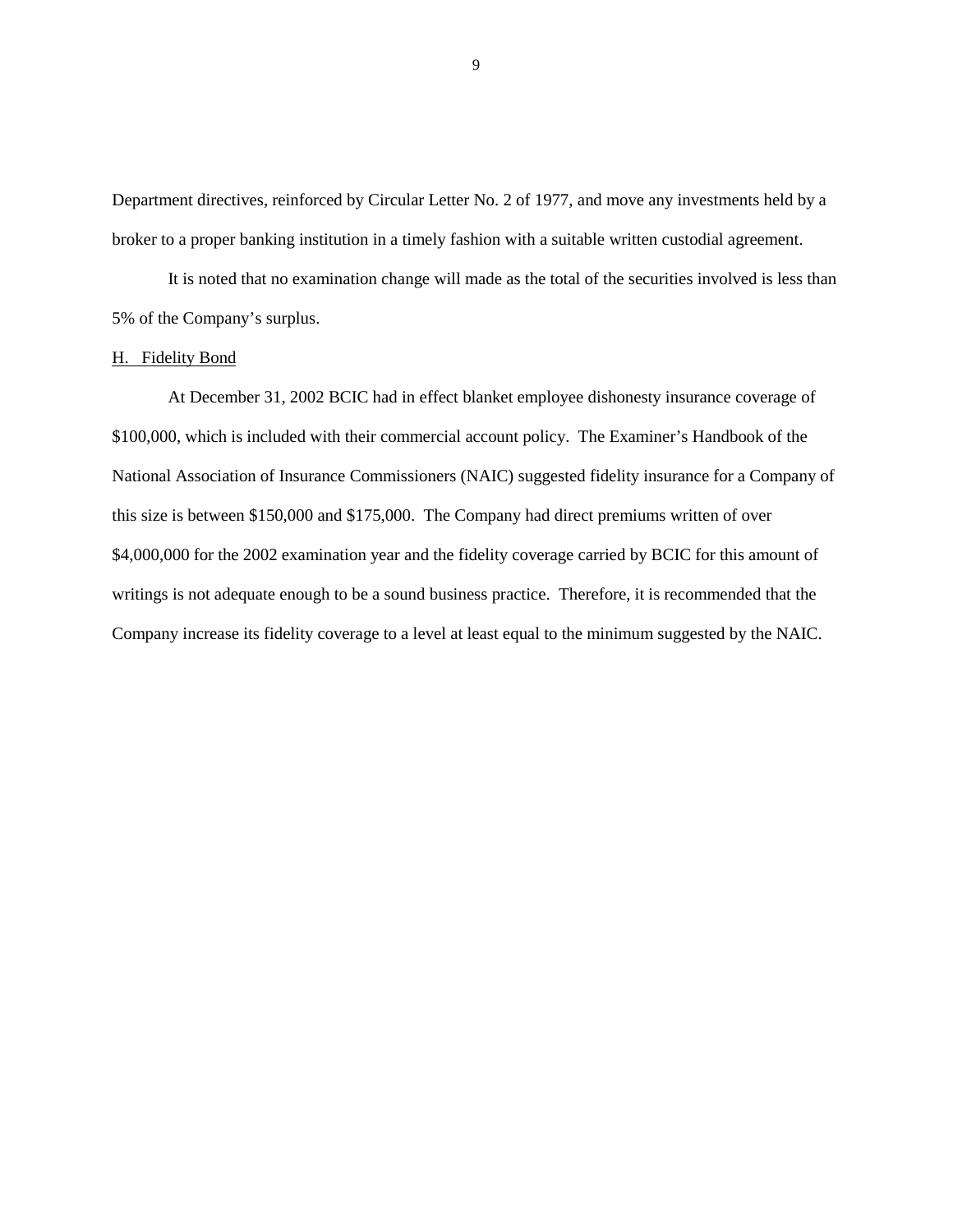## 3. FINANCIAL STATEMENTS

#### A. Balance sheet

The following shows the assets, liabilities and surplus as regards policyholder as determined by this examination as of December 31, 2002. This statement is the same as the balance sheet filed by the

Company.

| <b>Assets</b>                                          | Ledger       | Not Admitted | Net Admitted |
|--------------------------------------------------------|--------------|--------------|--------------|
|                                                        | Assets       | Assets       | Assets       |
| <b>Bonds</b>                                           | \$4,604,114  | \$<br>$-0-$  | \$4,604,114  |
| <b>Common Stocks</b>                                   | 164,124      | $-0-$        | 164,124      |
| <b>Real Estate</b>                                     | 15,702       | $-0-$        | 15,702       |
| Cash and short term investments<br>Agents' balances or | 5,260,808    | $-0-$        | 5,260,808    |
| Uncollected premiums                                   | 295,569      | 19,029       | 276,540      |
| Reinsurance recoverables on loss and                   |              |              |              |
| loss adjustment expense                                | 17,518       | -0-          | 17,518       |
| Federal and foreign income tax recoverable             | 232,800      | -0-          | 232,800      |
| Interest, dividends and real estate income             | 526,842      | $-0-$        | 526,842      |
| Other assets nonadmitted                               | 112,249      | 112,249      | $-0-$        |
| Total                                                  | \$11,229,726 | \$131,248    | \$11,098,448 |
| <b>Liabilities and Surplus</b>                         |              |              |              |
| Losses and loss adjustment expenses                    |              |              | \$564,836    |
| Commissions payable                                    |              |              | 37,916       |
| Other expenses                                         |              |              | 36,141       |
| Unearned premiums                                      |              |              | 2,110,803    |
| Advance premiums                                       |              |              | 87,887       |
| Ceded reinsurance premiums payable                     |              |              | 3,377        |
| <b>Total liabilities</b>                               |              |              | \$2,840,960  |
| Unassigned funds (surplus)                             |              | 100,000<br>S |              |
| Special contingent surplus                             |              | 8,157,488    |              |
| Surplus as regards policyholders                       |              |              | 8,257,488    |
| Total                                                  |              |              | \$11,098,448 |

The Internal Revenue Service did not audit the Company"s federal income tax returns during the period under examination. Audits covering subsequent tax years have yet to commence. Except for any impact that might result from the examination changes contained in this report, the examiner is unaware of any potential exposure of the Company to any further tax assessment and no liability has been established herein relative to such contingency.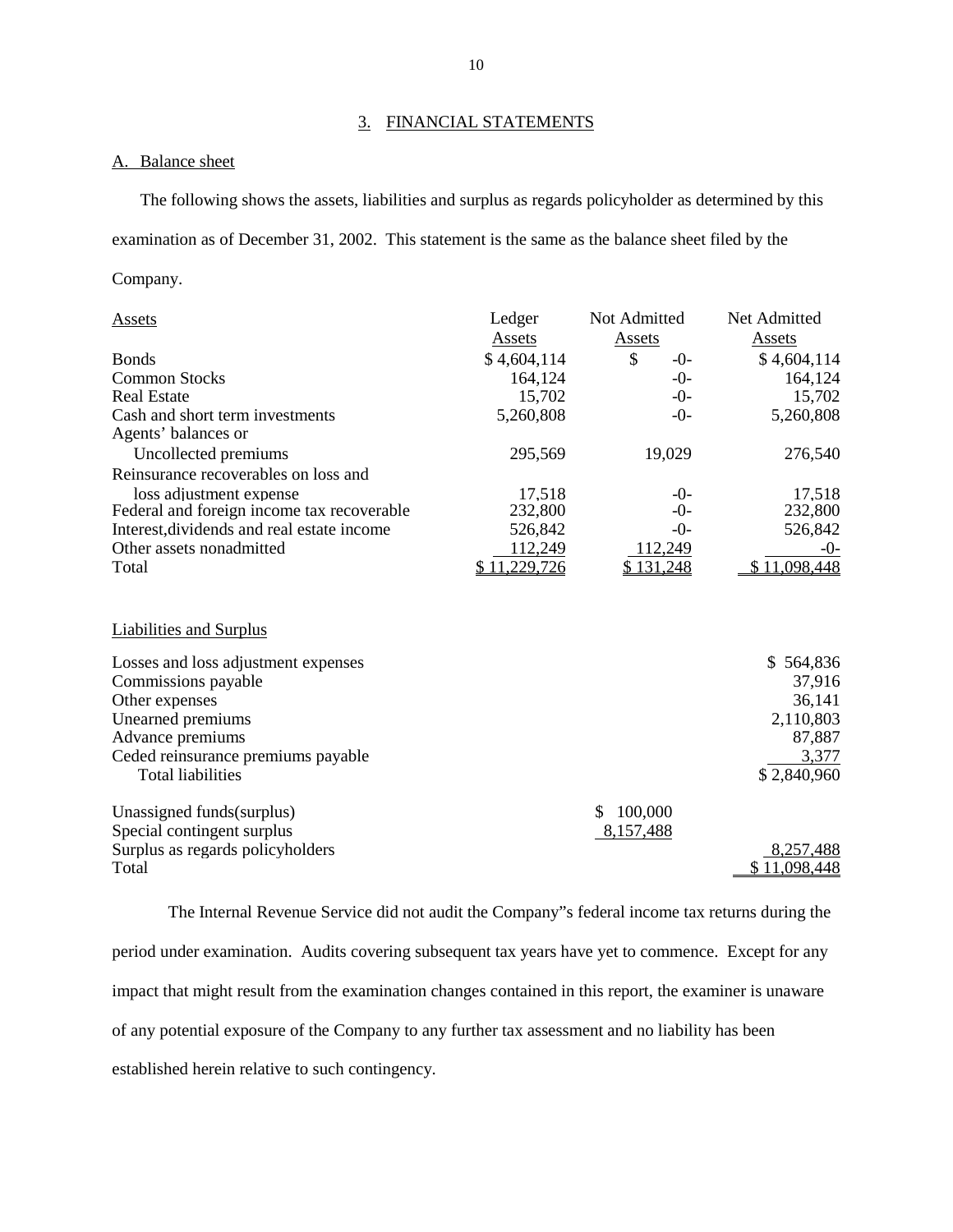# <span id="page-12-0"></span>B. Underwriting and investment exhibit

Surplus as regard policyholders increased \$ 2,932,019 during the five-year examination

period (January 1, 1998 through December 31, 2002) detailed as follows:

# Statement of Income

## Underwriting Income

| Premiums earned                                                                      |                          | \$13,503,261 |
|--------------------------------------------------------------------------------------|--------------------------|--------------|
| Losses and loss adjustment expenses incurred<br>Other underwriting expenses incurred | \$6,873,943<br>4,751,172 |              |
| Total underwriting deductions                                                        |                          | 11,625,115   |
| Net underwriting gain                                                                |                          | \$1,878,146  |
| <b>Investment Income</b>                                                             |                          |              |
| Net investment income earned<br>Net realized capital gain                            | \$2,095,073<br>110,309   |              |
| Net investment gain                                                                  |                          | 2,205,382    |
| Other Income                                                                         |                          |              |
| Agents balances charged off                                                          | \$ (99, 786)             |              |
| Premiums received in advance                                                         | 37,729                   |              |
| Finance and service charge<br>Cumulative effect of changes in accounting principles  | 194,819<br>130,872       |              |
| Net other income                                                                     |                          | 263,634      |
| Net income before federal income taxes                                               |                          | \$4,347,162  |
| Federal income taxes incurred                                                        |                          | 1,459,815    |
| Net income                                                                           |                          | \$2,887,347  |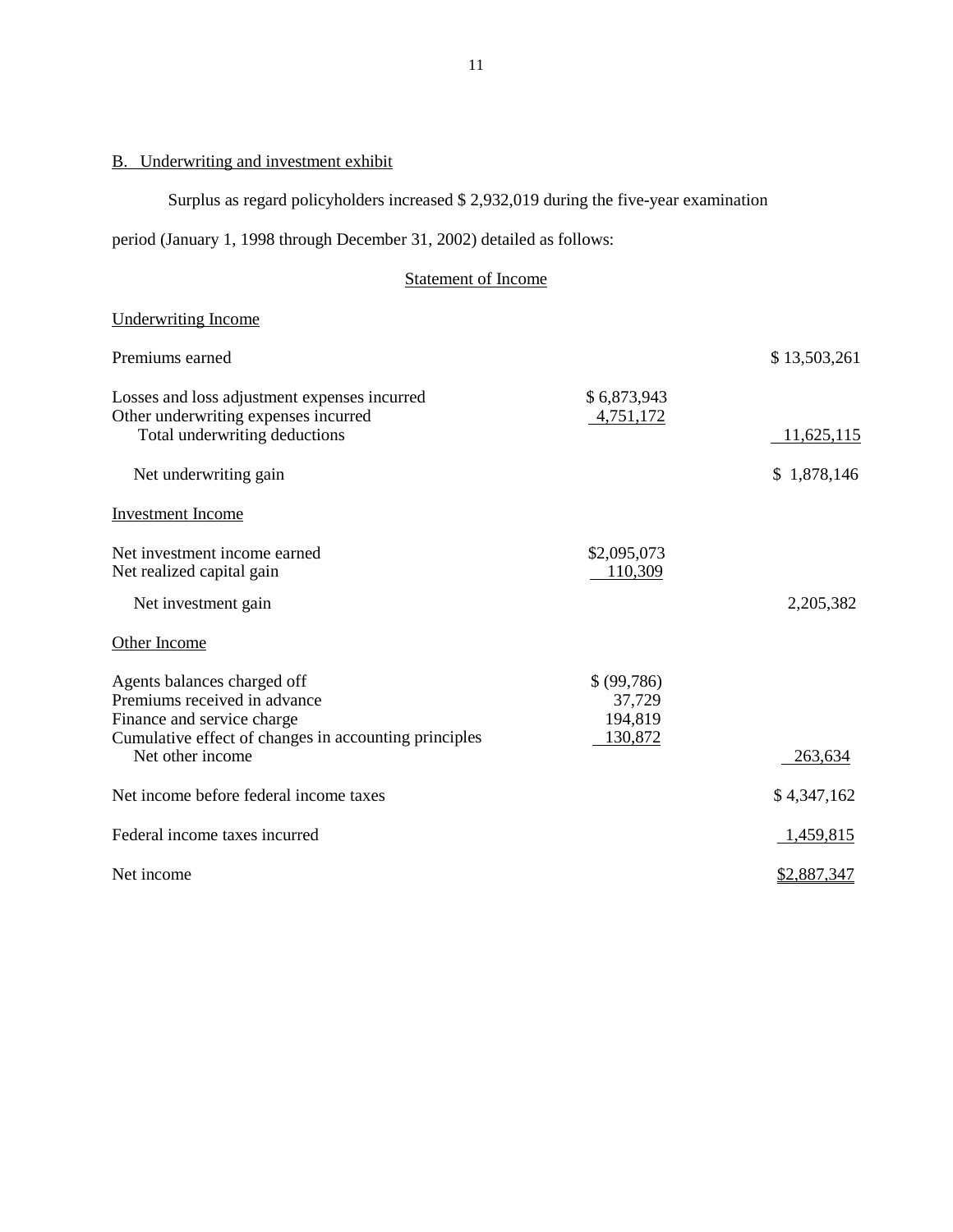### Capital and Surplus Account

| Surplus as regards policyholders, December 31, 1997, per prior report<br>on examination |                | \$5,325,469    |             |
|-----------------------------------------------------------------------------------------|----------------|----------------|-------------|
|                                                                                         | Gains in       | Losses in      |             |
|                                                                                         | <b>Surplus</b> | <b>Surplus</b> |             |
| Net income or loss                                                                      | \$2,887,347    | $-0-$          |             |
| Net unrealized capital gain                                                             | 21,654         | $-()$          |             |
| Change in non-admitted assets                                                           |                | 47,982         |             |
| Excess of statutory reserves                                                            | 71,000         | $-()$ -        |             |
| Totals                                                                                  | \$2,980,001    | \$47,982       |             |
| Net increase in Surplus as regards policyholders                                        |                |                | 2,932,019   |
| Surplus as regards policyholders, December 31, 1997,<br>per report on examination       |                |                | \$8,257,488 |

### 4. LOSSES AND LOSS ADJUSTMENT EXPENSES

The examination liability of \$564,836 is the same as the \$564,836 reported by the Company on its filed 2002 annual statement.

The Department's analysis was conducted in accordance with generally accepted actuarial principles and practices and was based on statistical information contained in the Company's internal records and in its filed annual statements.

The Company's actuarial opinion and report were reviewed and utilized in the determination of an appropriate reserve for the Company's unpaid losses and loss adjustment expenses.

### 5. MARKET CONDUCT ACTIVITIES

In the course of this examination, a review was made of the manner in which the Company conducts its business practices and fulfills its contractual obligations to policyholders and claimants. The review was general in nature and is not to be construed to encompass the generally more precise scope of a market conduct investigation.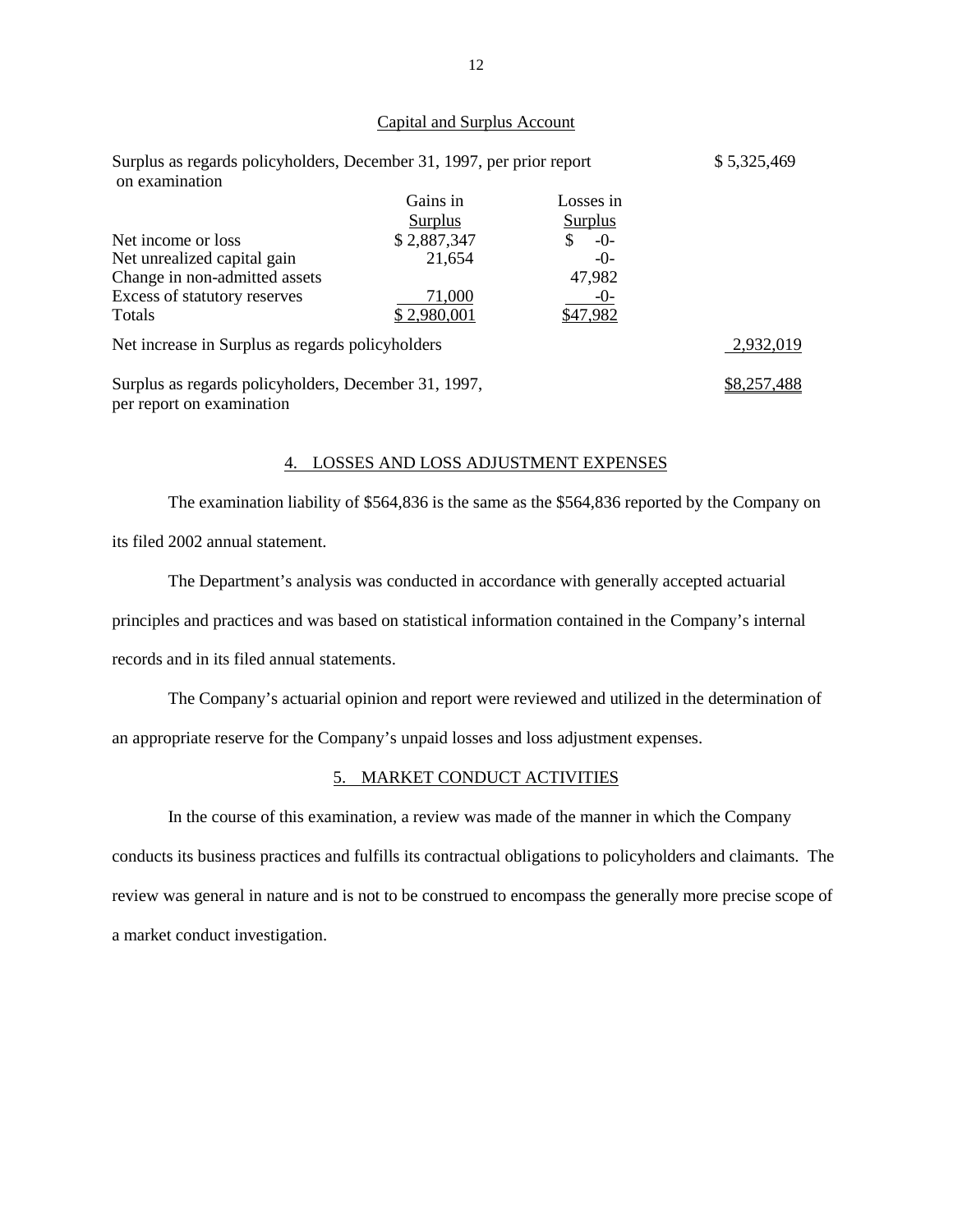<span id="page-14-0"></span>The general review was directed at practices of the Company in the following areas:

- A. Sales and advertising
- B. Underwriting
- C. Rating
- D. Claims

A review of loss checks was undertaken during the course of the examination. Regulation 64(NYCRR Part 216.6(g) states, in part, that "No insurer shall issue a check or draft in payment of a firstparty claim… that contains any language or provision that expressly or impliedly states that acceptance of such check or draft shall constitute a final settlement or release of any or all future obligations arising out of the loss…" After a review of the Company's cancelled loss checks it was revealed that the wording "final payment" appears on these checks. Therefore, it is recommended that the Company comply with Regulation 64(NYCRR Part 216.6(g) and discontinue using the phrase "final payment" or any other expression that would imply that such check represents a final settlement of the loss on all loss checks.

#### 6. COMPLIANCE WITH PRIOR REPORT ON EXAMINATION

The prior report contained comments and recommendations as follows (page numbers refer to the prior report):

Item Page No. A. It is recommended that the Company include its call option data 8 in future annual statements submitted to this Department

The Company has complied with this recommendation.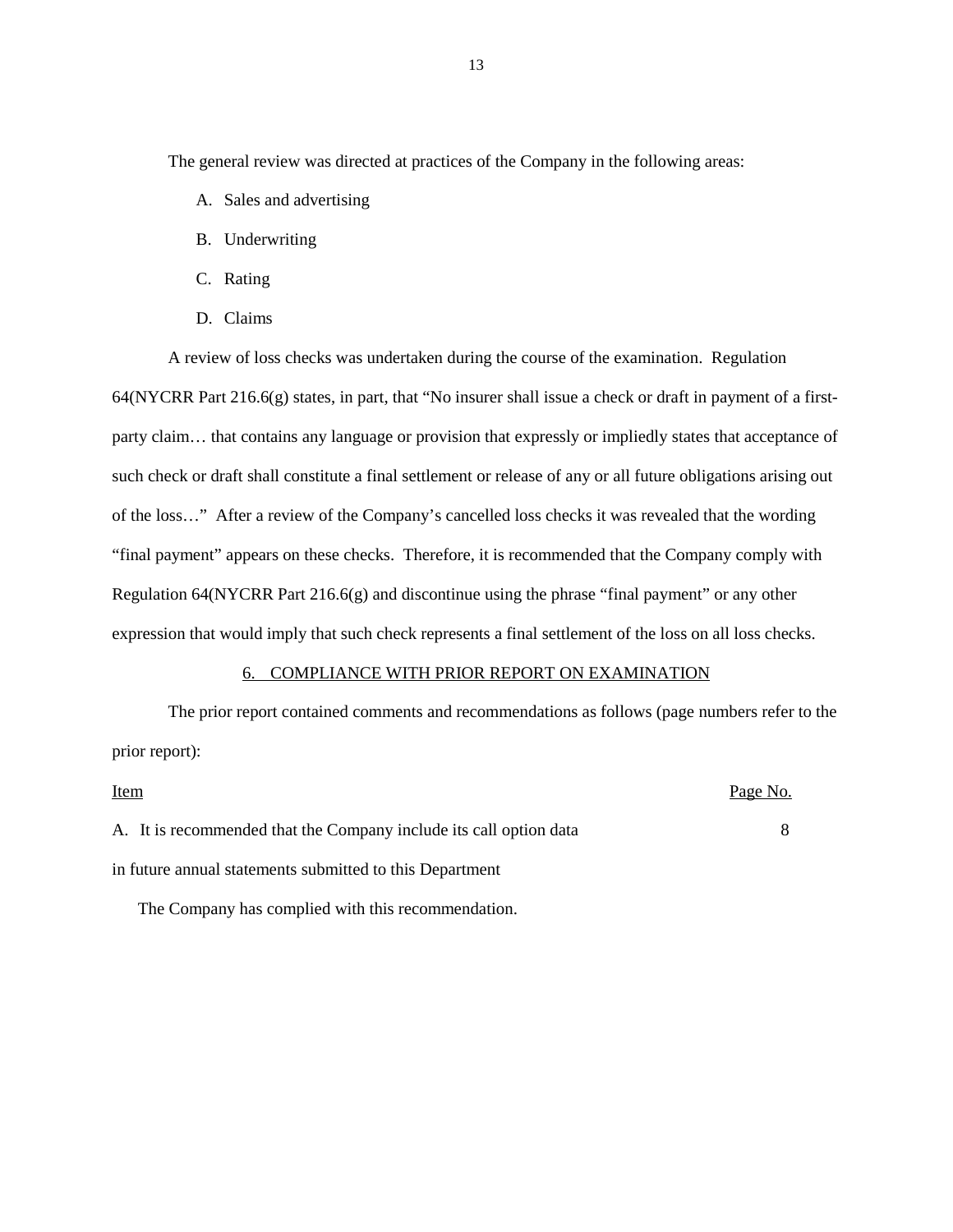<span id="page-15-0"></span>

| <b>Item</b>                                                                          | Page No. |
|--------------------------------------------------------------------------------------|----------|
| B. It is recommended that the Company correctly report it's callable                 | 8        |
| certificates of deposit in all future financial statements submitted to this         |          |
| Department                                                                           |          |
| The Company has complied with this recommendation                                    |          |
| C. It is recommended that the Company properly report its contingent commissions as  | 9        |
| a separate liability in all future financial statements submitted to this Department |          |

The Company has complied with this recommendation.

## 7. SUMMARY OF COMMENTS AND RECOMMENDATIONS

As indicated in the body of this report, the Company should be directed to comply with the following:

| Item |                                                                                | Page No.       |
|------|--------------------------------------------------------------------------------|----------------|
|      | A. Management                                                                  | $\overline{4}$ |
| i.   | It is recommended that the Company comply with Section $6611(a)(3)$ of the     |                |
|      | Insurance Law and record in written form all minutes of the finance and        |                |
|      | nominating committee meetings.                                                 |                |
| ii.  | It is recommended that the Company comply with Article II Section II of its    | $\overline{4}$ |
|      | by-laws and have the names of all qualified persons for the office of director |                |
|      | submitted to the Secretary of the Company at least thirty days before the      |                |
|      | annual meeting.                                                                |                |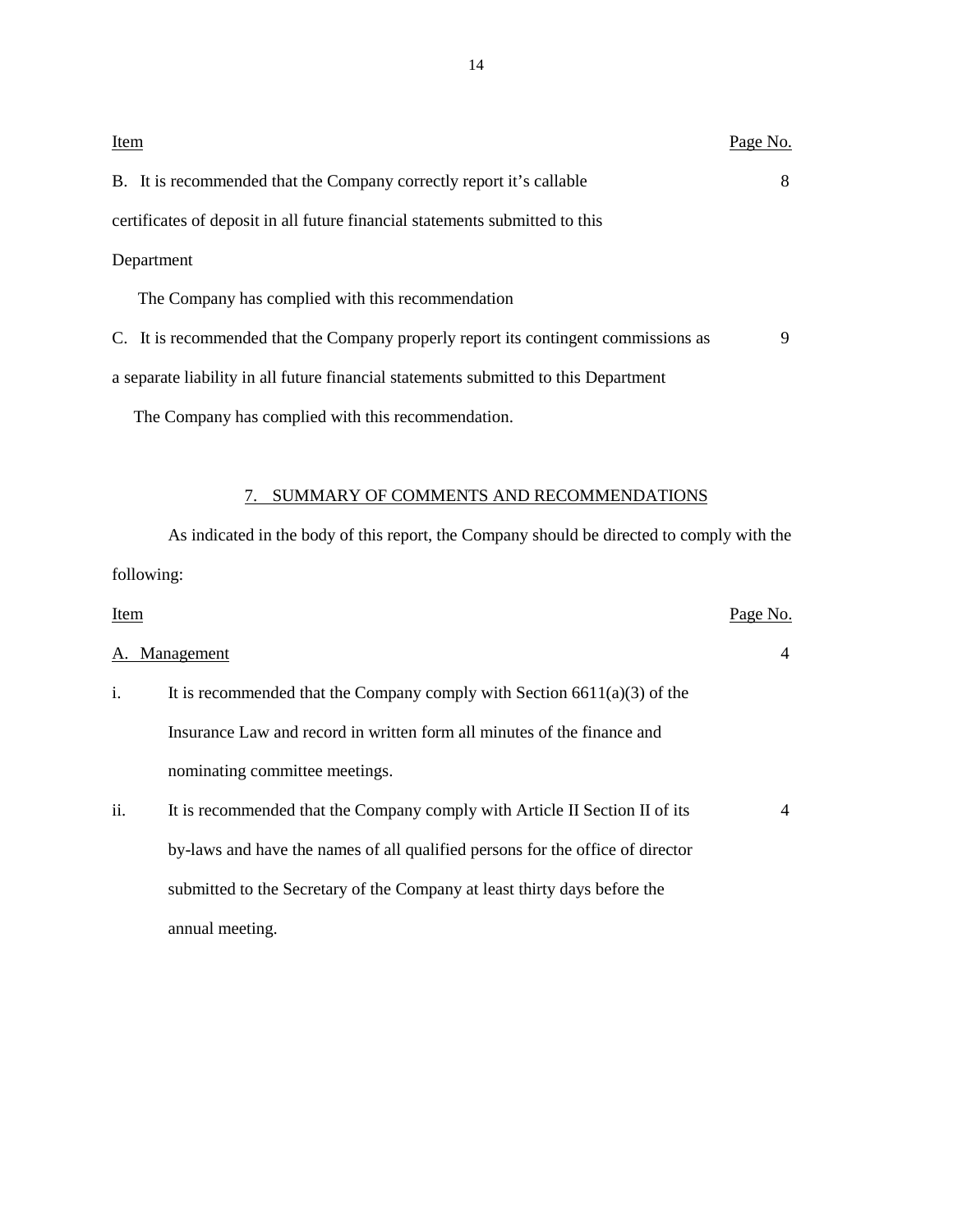| <b>Item</b> |                                                                                  | Page No. |
|-------------|----------------------------------------------------------------------------------|----------|
|             | <b>B.</b> Reinsurance                                                            | 7        |
|             | It is recommended that the Company comply with the requirements of               |          |
|             | Section1308(e) $(1)(A)$ of the New York Insurance Law.                           |          |
|             | C. Accounts and Records                                                          | 8        |
| i.          | It is recommended that the Company adhere to the annual statement                |          |
|             | instructions and include all receivable amounts due, not just over ninety-day    |          |
|             | balances on Line 10.1 of page 2 in all future annual statements filed with the   |          |
|             | Insurance Department.                                                            |          |
| ii.         | It is recommended that the Company comply with Department directives,            | $8-9$    |
|             | reinforced by Circular Letter No. 2 of 1977, and move any investments held by    |          |
|             | a broker to a proper banking institution in a timely fashion with a suitable     |          |
|             | written custodial agreement.                                                     |          |
|             | D. Fidelity Bond                                                                 | 9        |
|             | It is recommended that the Company increase its fidelity coverage to a level at  |          |
|             | least equal to the minimum suggested by the NAIC.                                |          |
| Е.          | <b>Market Conduct Activities</b>                                                 | 13       |
|             | It is recommended that the Company comply with Regulation 64 (NYCRR              |          |
|             | Part $216.6$ (g)) and discontinue using the phrase "final payment" or any other  |          |
|             | expression that would imply that such check represents a final settlement of the |          |
|             | loss on all loss checks.                                                         |          |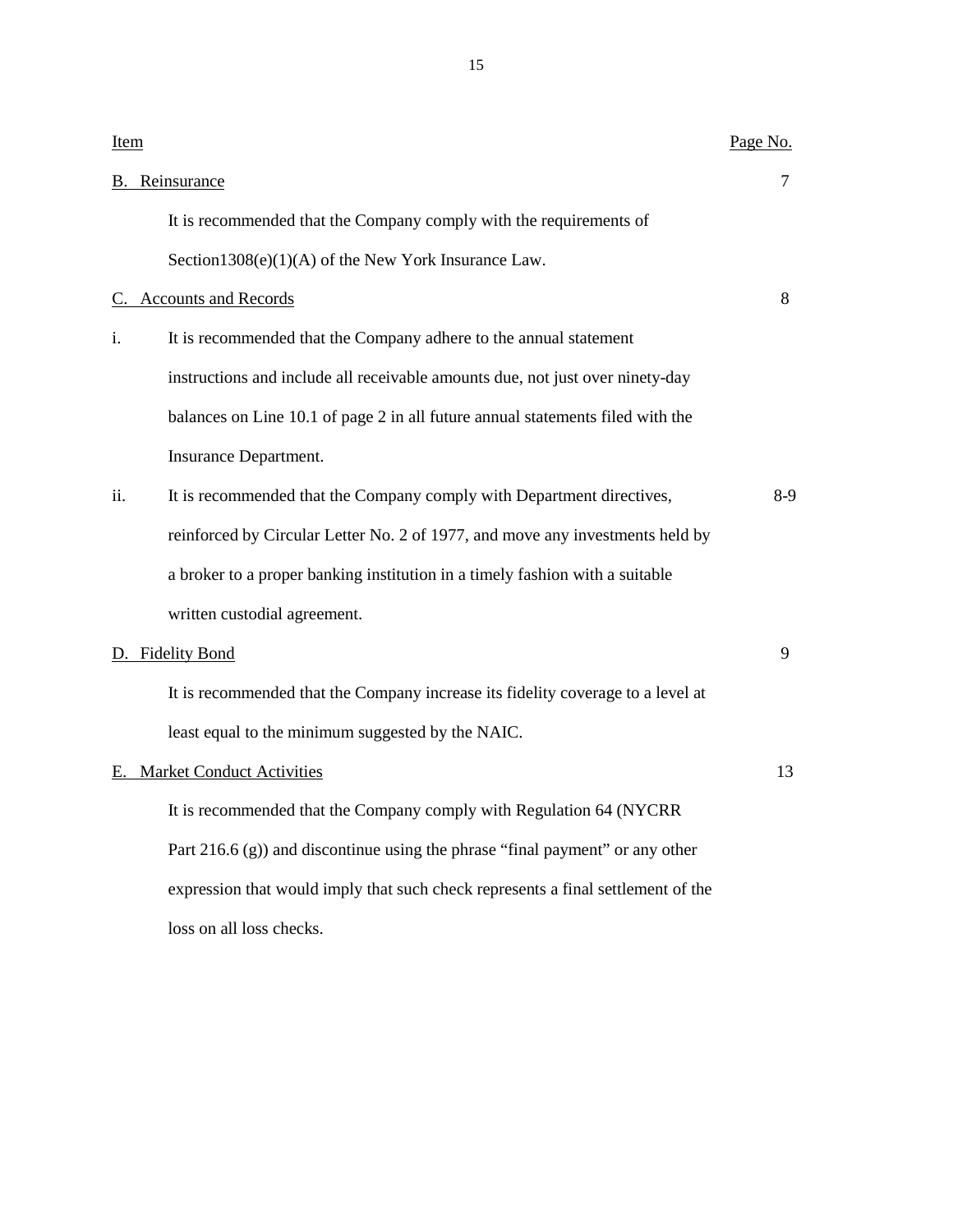$\cdots$ Respectfully submitted, Gerard L. Pranco Senior Insurance Examiner STATE OF NEW YORK ) ) ss: COUNTY OF ALBANY  $\acute{j}$ Gerard L. Franco, being duly sworn, deposes and says that the foregoing report, subscribed by him, is true to the best of his knowledge, information and belief. -Cierard L. Franco<br>Senior Insurance Examiner Sworn to before me this  $day of$   $Quae$ , 2003 dece. Notary Public ANDREA M. CLARE<br>Notary Public, State of New York<br>Qualified in Montgomery County<br>Commission Expires July 31, 16.23 OC